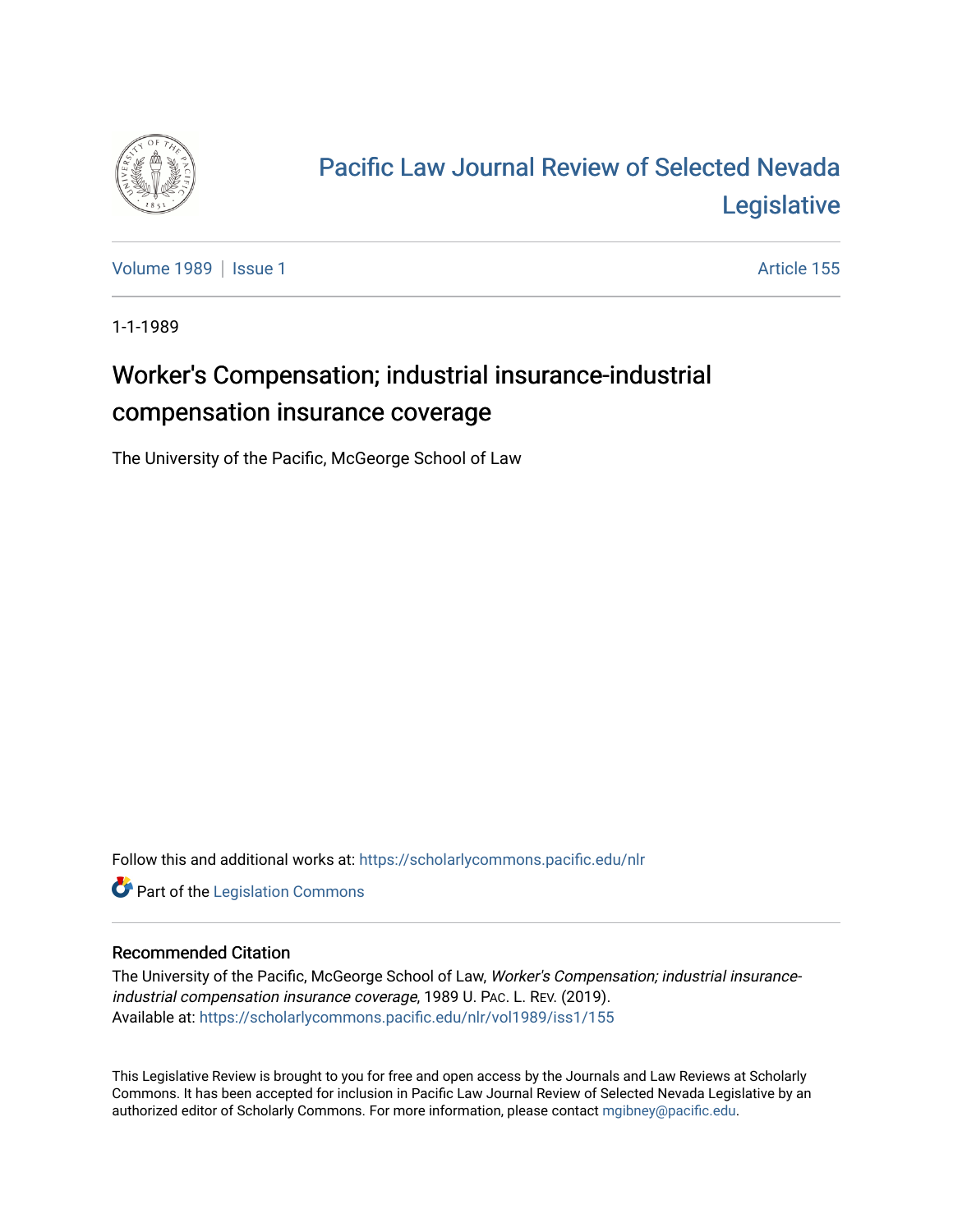### **Worker's Compensation**

#### Worker's Compensation; industrial insurance-industrial com**pensation insurance coverage**

NEv. REv. STAT. §§ 616.260, 616.520 (amended). AB 164 (Jeffrey); 1989 STAT. Ch. 276 *(Effective October 1, 1989);*  AB 916 (Committee on Commerce); 1989 STAT. Ch. 325 *(Effective June 13, 1989).* 

Existing law requires that injured<sup>1</sup> employees<sup>2</sup> be compensated for industrial injuries under the Nevada Industrial Insurance Act.<sup>3</sup> Employees who are working in Nevada on a temporary basis are excluded from coverage. 4 Chapter 325 narrows this exception and requires that employers provide Nevada industrial insurance coverage for out-ofstate workers employed temporarily in Nevada by certain contractors.<sup>5</sup>

Chapter 276 permissively exempts an employer from premium payments for Nevada employees who do not currently perform any

l. *See* NEv. REv. STAT. § 616.110 1 (1988) (definition of injury).

<sup>2.</sup> *See id.* § 616.055 (1988) (definition of employee).

<sup>3.</sup> *Id.* §§ 616.010-.680 (1988).

<sup>4.</sup> *Id.* § 616.260 1 (1988) (amended by 1989 Nev. Stat. ch. 325, sec. 1, at\_).

<sup>5. 1989</sup> Nev. Stat. ch. 325, sec. 1, at \_(amending NEv. REv. STAT. § 616.260). Contractors with projects valued at \$250,000 or more must provide Nevada coverage. *Id. See*  NEv. REv. STAT. § 624.020 2 (1987) (definition of contractor). *See also* Pacific Employers Ins. Co. v. Industrial Accident Comm'n, 306 U.S. 493, 504-05 (1939) (a state has the power to apply its own industrial compensation statute when the injury occurs within state boundaries); Alaska Packers Ass'n v. Industrial Accident Comm'n, 294 U.S. 532, 549-50 (1935) (a state has a legitimate interest in providing aid to those injured within its borders). Chapter 276 would have narrowed the exclusion to temporary workers on lesser valued construction projects. 1989 Nev. Stat. ch. 276, sec. 1, at \_\_ (amended by 1989 Nev. Stat. ch. 325, sec. 1, at \_\_). The change would have had the effect of removing temporary workers who were not employed in the construction industry from the exclusion and newly requiring that they be covered under the Nevada Industrial Insurance Act. */d.* Chapter 325 amends Chapter 276 with the result that the exclusion will continue to apply to all temporary workers other than those who work on construction projects valued at or above  $$250,000$ . 1989 Nev. Stat. ch. 325, sec. 1, at  $-$ (amending NEv. REv. STAT. § 616.260). Chapter 276 would have required the employer of exempt workers to provide advance proof of the out-of-state coverage. Id. ch. 276, sec. 1, at exempt workers to provide advance proof of the out-of-state coverage. *Tal.* ch. 276, sec. 1, at  $\ldots$  (amended by 1989 Nev. Stat. ch. 325, sec. 1, at  $\ldots$ ). Chapter 325 amends Chapter 276 and does not include such a requirement.  $Id$ . ch. 325, sec. 1, at  $\_\_\_\$  (amending NEV. REV. STAT. § 616.260).